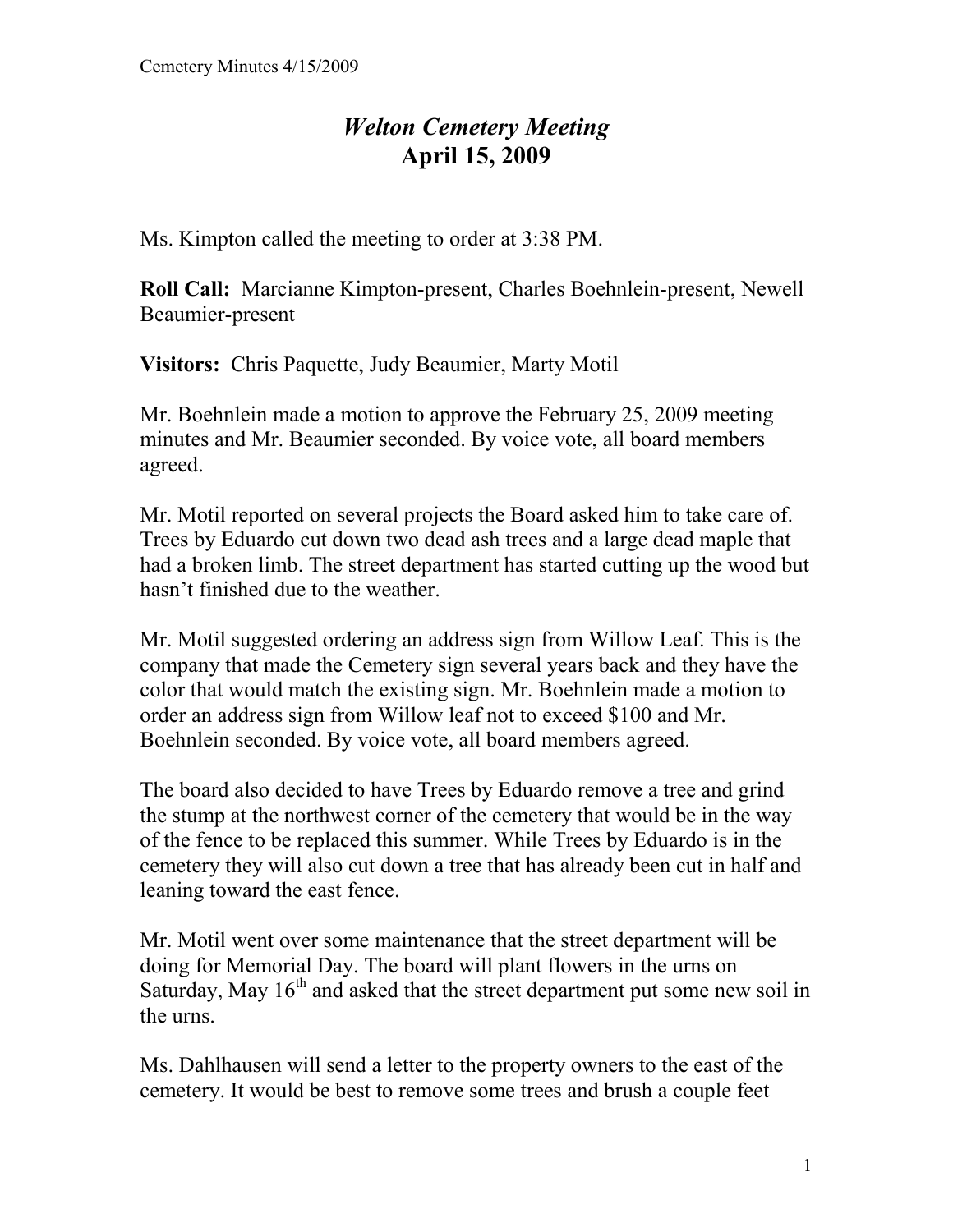onto their property so the proposed fence doesn't get damaged like the existing fence. The board will do a walk through on Thursday, May 7, 2009 at 10:00 AM and invite the property owners to attend. Mr. Motil said he can have all brush and the existing fence removed by the end of July.

Mr. Motil recommended the Cemetery Board purchase their own mower. He went over specific mowers that would be better for cemetery maintenance. The board stated they do not have the funding this year but will think about this for next year.

Mr. Motil asked for permission to purchase a gas powered trimmer for the cemetery. Mr. Beaumier made a motion to purchase a gas powered trimmer not to exceed \$300 and Mr. Boehnlein seconded. By voice vote, all board members agreed.

There was discussion on moving the shed. The board asked Mr. Motil to look at the condition and see if it is worth keeping.

The board discussed different options for drainage in the cemetery. They reviewed a letter that previous Cemetery Board Member, Steve Mann wrote with a map of the drainage that was put in 1993. Mr. Motil will look further into this and report back to the board.

Ms. Dahlhausen reported that there was one burial since the last meeting. She added that Council discussed revising the Capital Improvement Plan for the village and would like the Cemetery Boards input. The board will discuss this at their next meeting.

Ms. Dahlhausen found several deeds that weren't marked on the map from 2001-2006. Hess Engineering has provided a new copy of the cemetery map.

Ms. Dahlhausen presented a book with different posting boards and benches. The board decided to look into benches another time. Mr. Beaumier made a motion to purchase a posting board and Mr. Boehnlein seconded. By voice vote, all board members agreed.

The next meeting was planned for Wednesday, May 13, 2009 at 4:00PM.